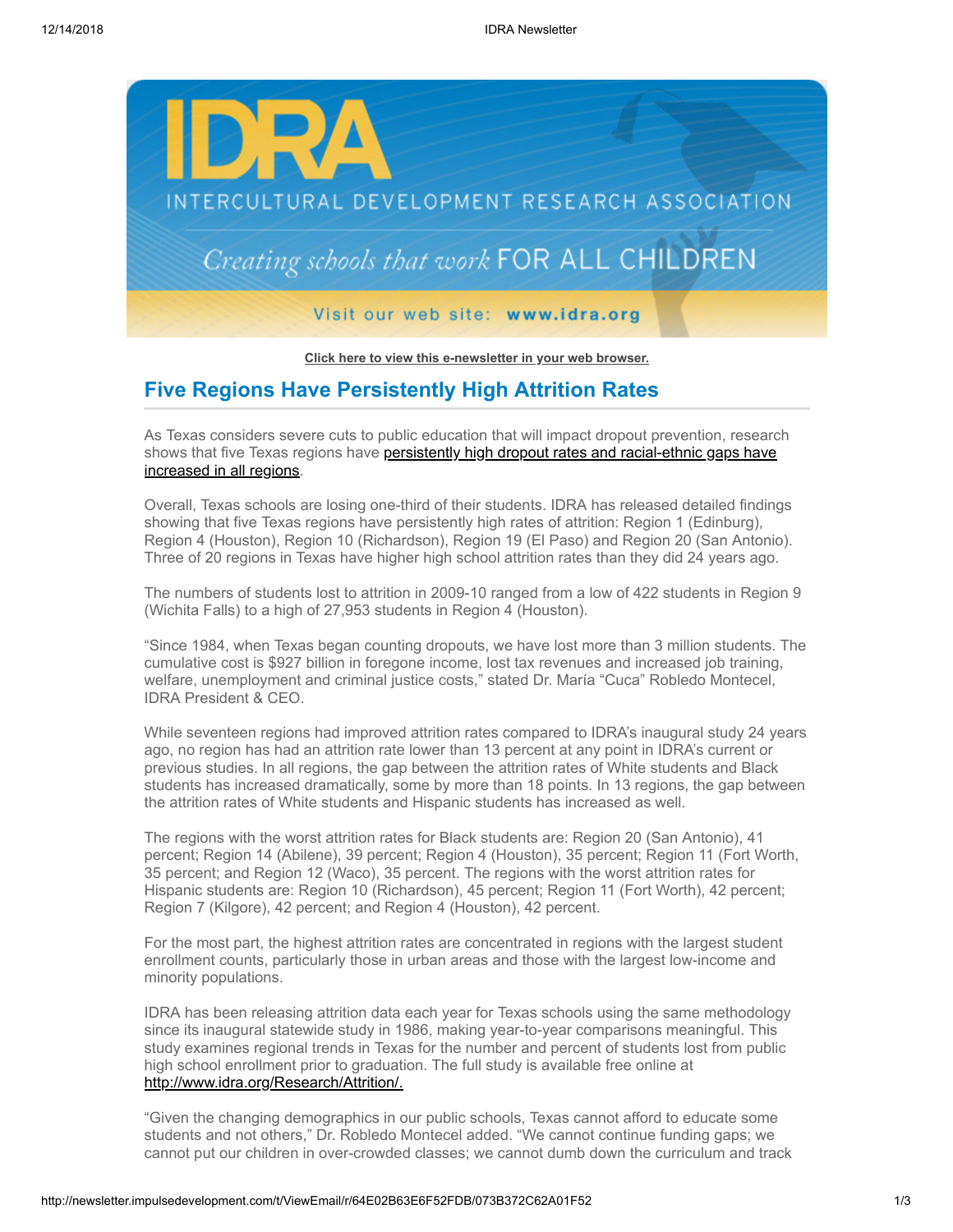## 12/14/2018 IDRA Newsletter

our kids into vocational classes; we cannot cut college financial aid; and we cannot release schools from their responsibility to provide an excellent education for every child."

In Austin, proposed cuts in education will likely lead to cuts in dropout prevention programs as well as staffing of support personnel who help guide students who are on the margins. Considering the persistently high attrition rates in some regions, targeted resources and support services to schools and communities will be needed in these regions.

The annual attrition studies released by IDRA include regional- and county-level data by race and ethnicity. Trend graphs of high school attrition in each Texas region and each county are available online.

IDRA's Quality School Action Framework guides communities and schools in identifying weak areas and strengthening public schools' capacities to graduate and prepare all students for success. IDRA's new book, Courage to Connect – A Quality Schools Action Framework™ shows how communities and schools can work together to be successful with all of their students. The book's web page (http://www.idra.org/couragetoconnect) provides a table of contents, excerpt, related podcasts and other resources.

In addition, IDRA has developed a one-page School Holding Power Checklist with a set of criteria for assessing and selecting effective dropout prevention strategies and for making sure your school is a quality school.

## **IDRA Attrition Study & Resources Online**

**[Attrition and Dropout Rates in Texas website](http://newsletter.impulsedevelopment.com/t/r/l/jrdiddt/uyyhirl/h/)** 

[Regional Study – High School Attrition Rates Across Texas Education Service Center Regions,](http://newsletter.impulsedevelopment.com/t/r/l/jrdiddt/uyyhirl/k/) 2009-10

[2010 Statewide and County-Level Study – Texas Public School Attrition Study, 2009-10](http://newsletter.impulsedevelopment.com/t/r/l/jrdiddt/uyyhirl/u/)

[Supplemental Analysis – Sluggish Attrition Rate Descent Means 1.9 Million to 3.5 Million More](http://newsletter.impulsedevelopment.com/t/r/l/jrdiddt/uyyhirl/o/) Texas Students May be Lost

[Look Up Your Region or Look Up Your County – See attrition rates and numbers over time](http://newsletter.impulsedevelopment.com/t/r/l/jrdiddt/uyyhirl/b/)

[Tool – Quality School Holding Power Checklist](http://newsletter.impulsedevelopment.com/t/r/l/jrdiddt/uyyhirl/n/)

[OurSchool data portal – see district- and high school-level data](http://newsletter.impulsedevelopment.com/t/r/l/jrdiddt/uyyhirl/p/) [\(in Spanish\)](http://newsletter.impulsedevelopment.com/t/r/l/jrdiddt/uyyhirl/x/)

[Courage to Connect: A Quality Schools Action Framework](http://newsletter.impulsedevelopment.com/t/r/l/jrdiddt/uyyhirl/m/)

[Overview of the Coca-Cola Valued Youth Program, which keeps 98 percent of students in school](http://newsletter.impulsedevelopment.com/t/r/l/jrdiddt/uyyhirl/c/)

[Ideas and Strategies for Action](http://newsletter.impulsedevelopment.com/t/r/l/jrdiddt/uyyhirl/q/)

[Set of principles for policymakers and school leaders](http://newsletter.impulsedevelopment.com/t/r/l/jrdiddt/uyyhirl/a/)

[Classnotes Podcast: "Counting Dropouts"](http://newsletter.impulsedevelopment.com/t/r/l/jrdiddt/uyyhirl/f/)

[Graduation for All E-letter \(English/Spanish\)](http://newsletter.impulsedevelopment.com/t/r/l/jrdiddt/uyyhirl/z/)

[Frequently Asked Questions](http://newsletter.impulsedevelopment.com/t/r/l/jrdiddt/uyyhirl/v/)

[Listing of other dropout and graduation studies](http://newsletter.impulsedevelopment.com/t/r/l/jrdiddt/uyyhirl/e/)

[See www.delicious.com/IDRA for related articles and studies \(keyword: dropouts\)](http://newsletter.impulsedevelopment.com/t/r/l/jrdiddt/uyyhirl/s/)

The **Intercultural Development Research Association** is an independent private non-profit organization dedicated to realizing the right of every child to a quality education. IDRA strengthens and transforms public education by